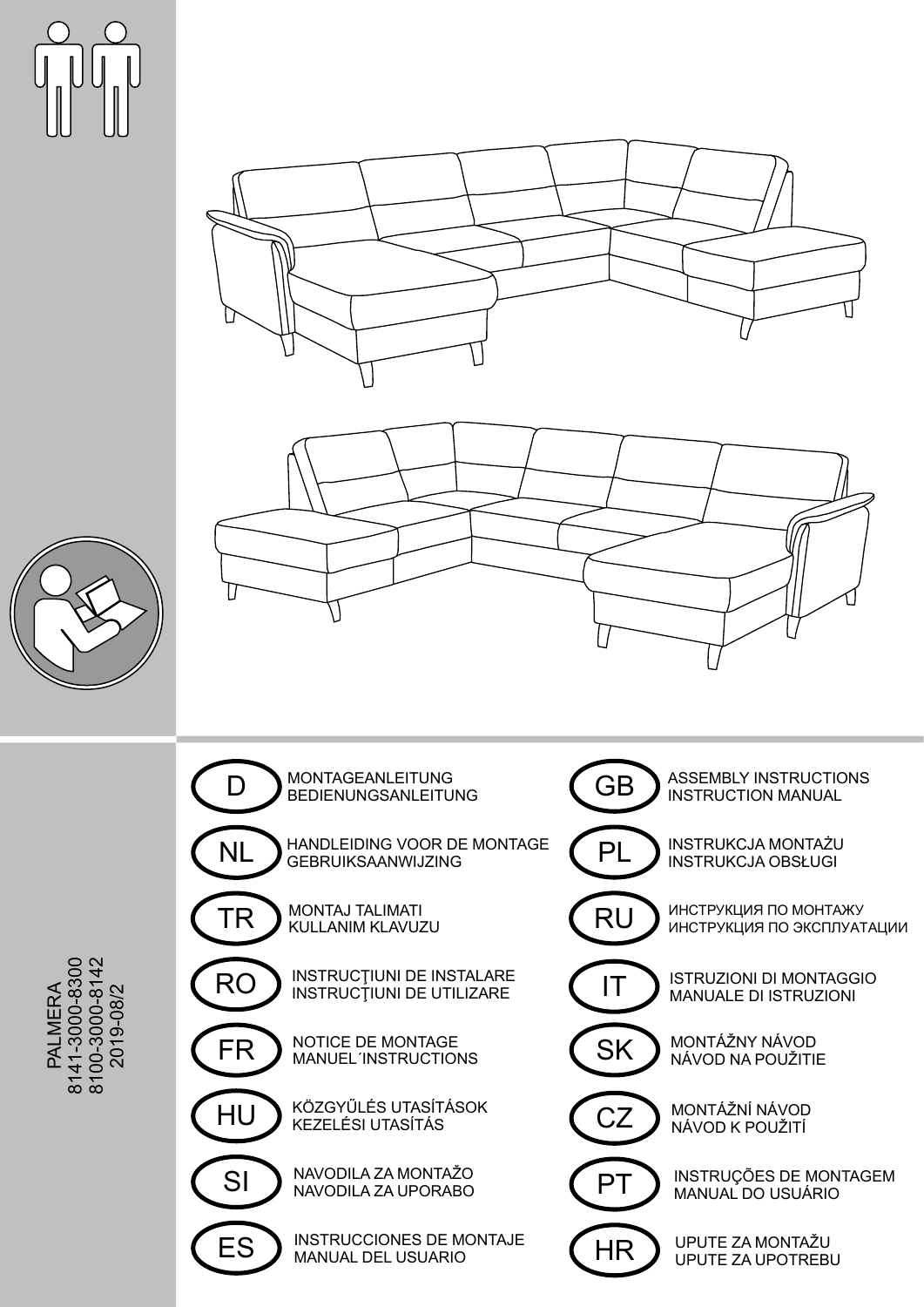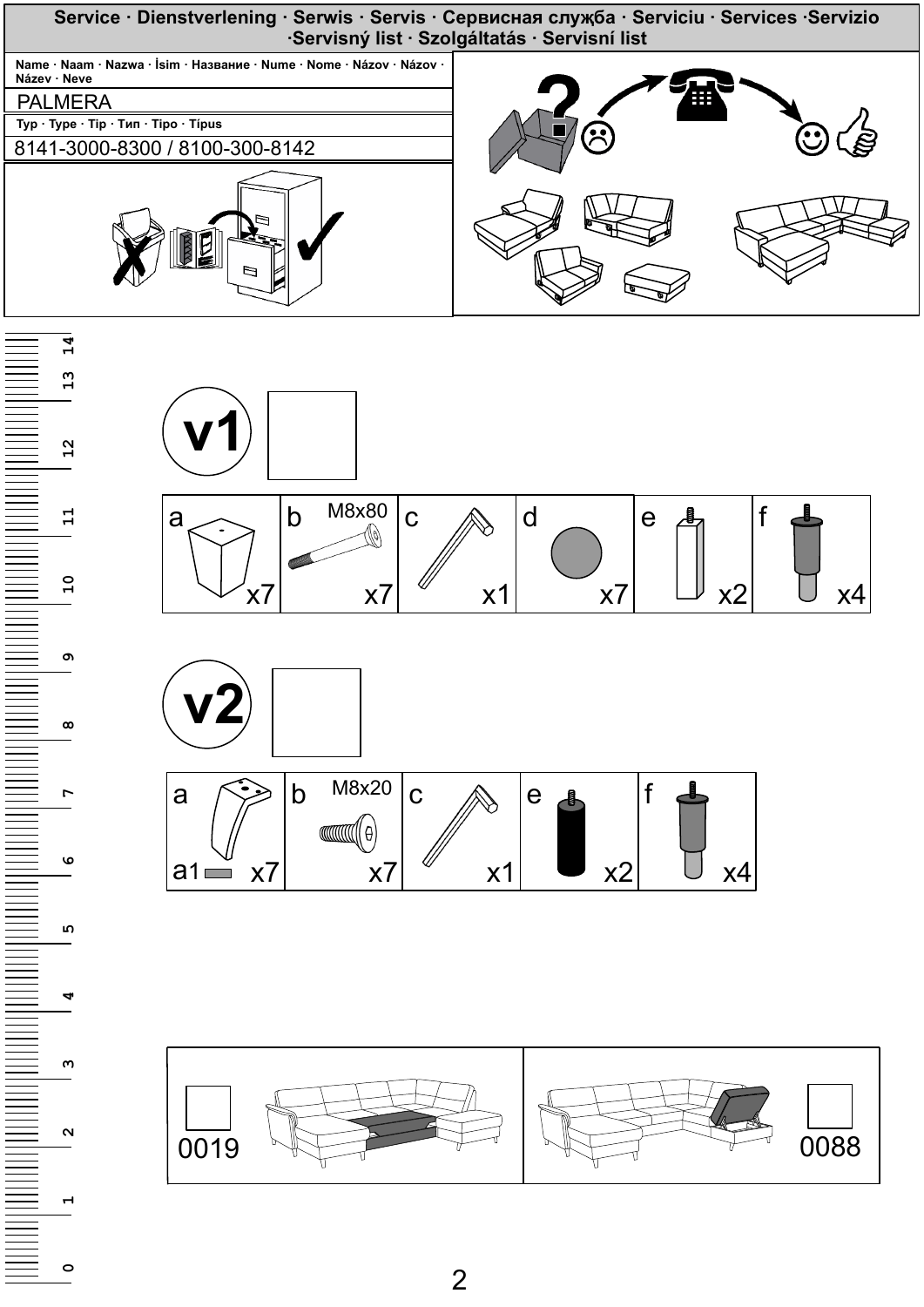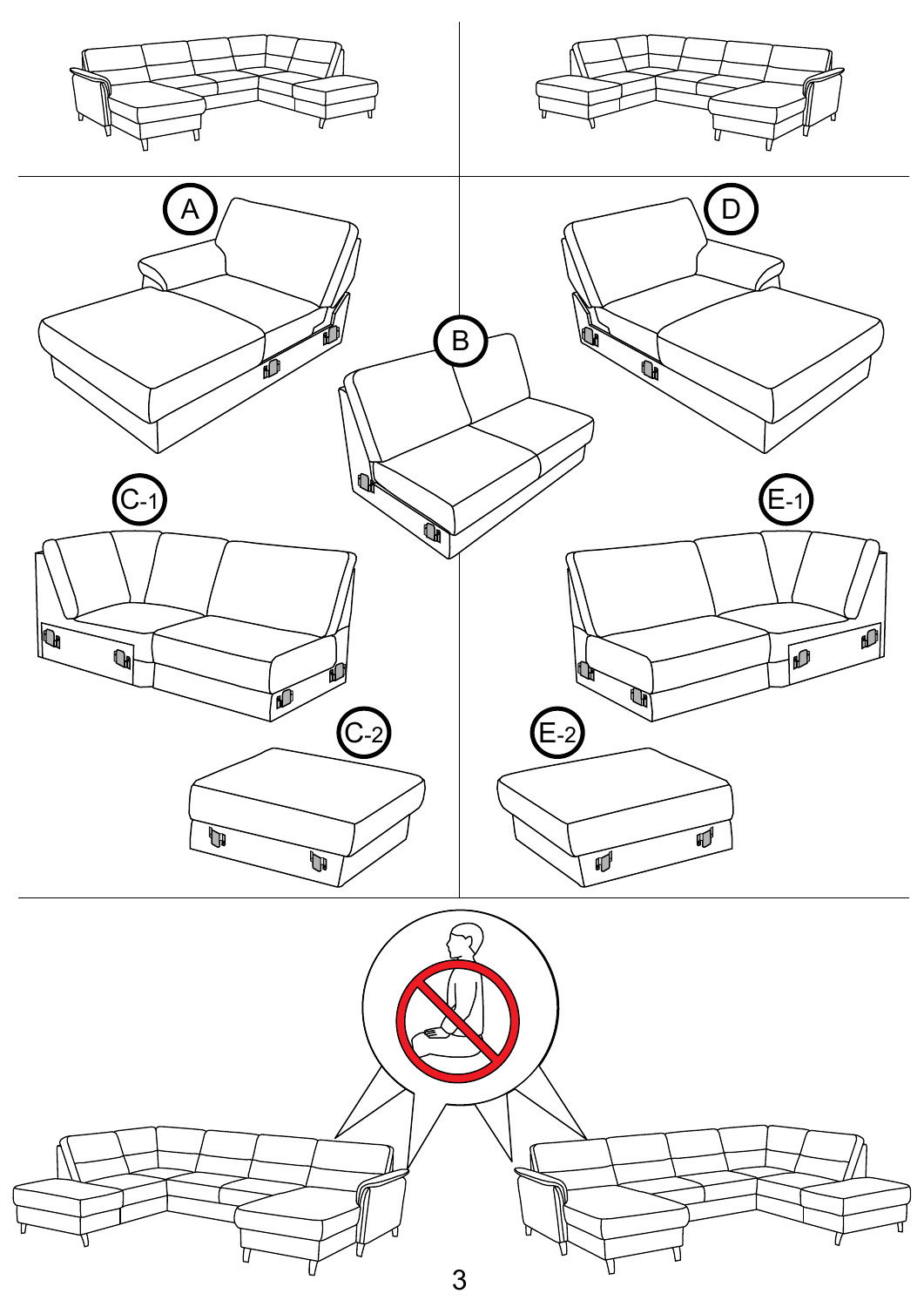

 $\overline{\mathcal{A}}$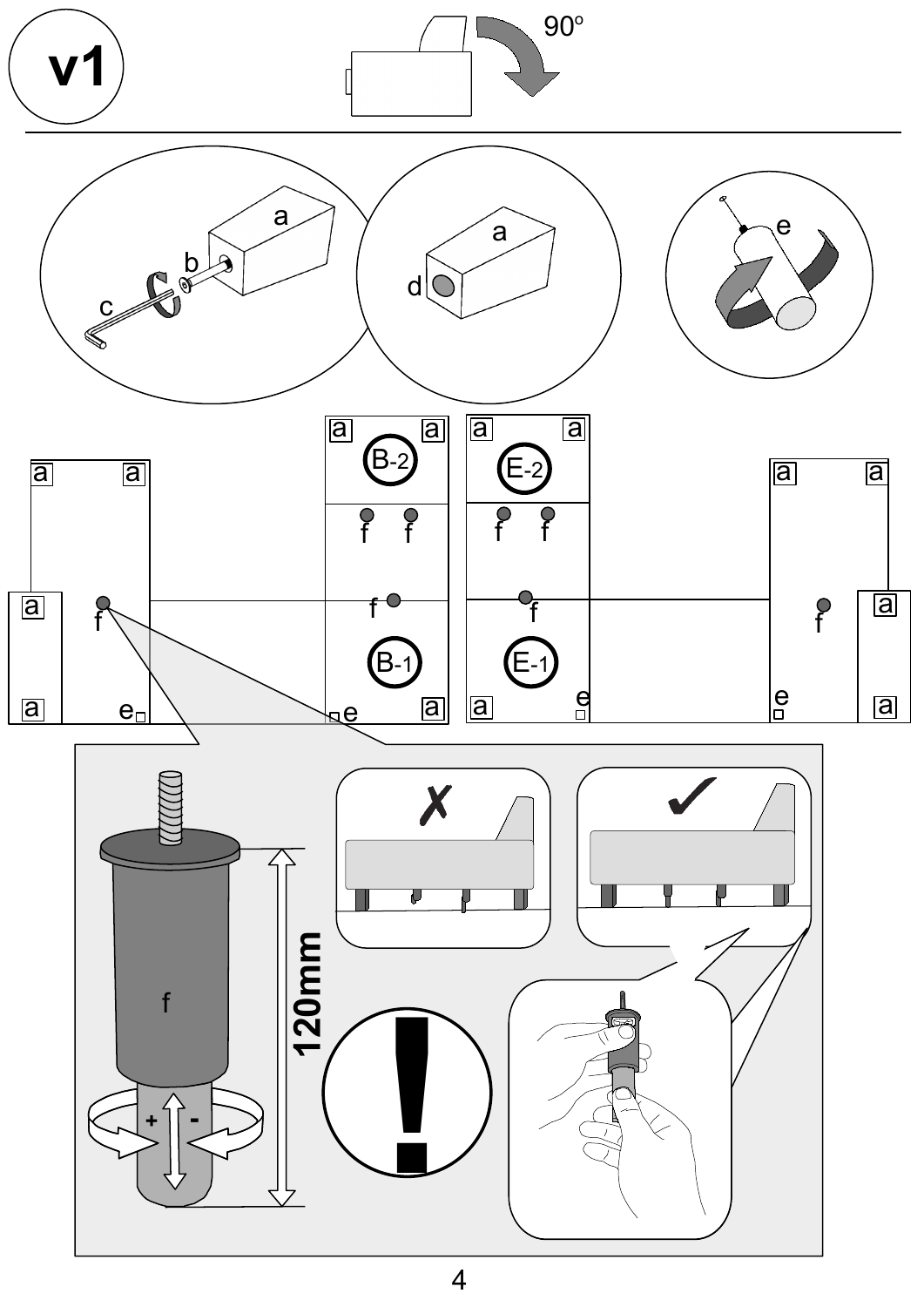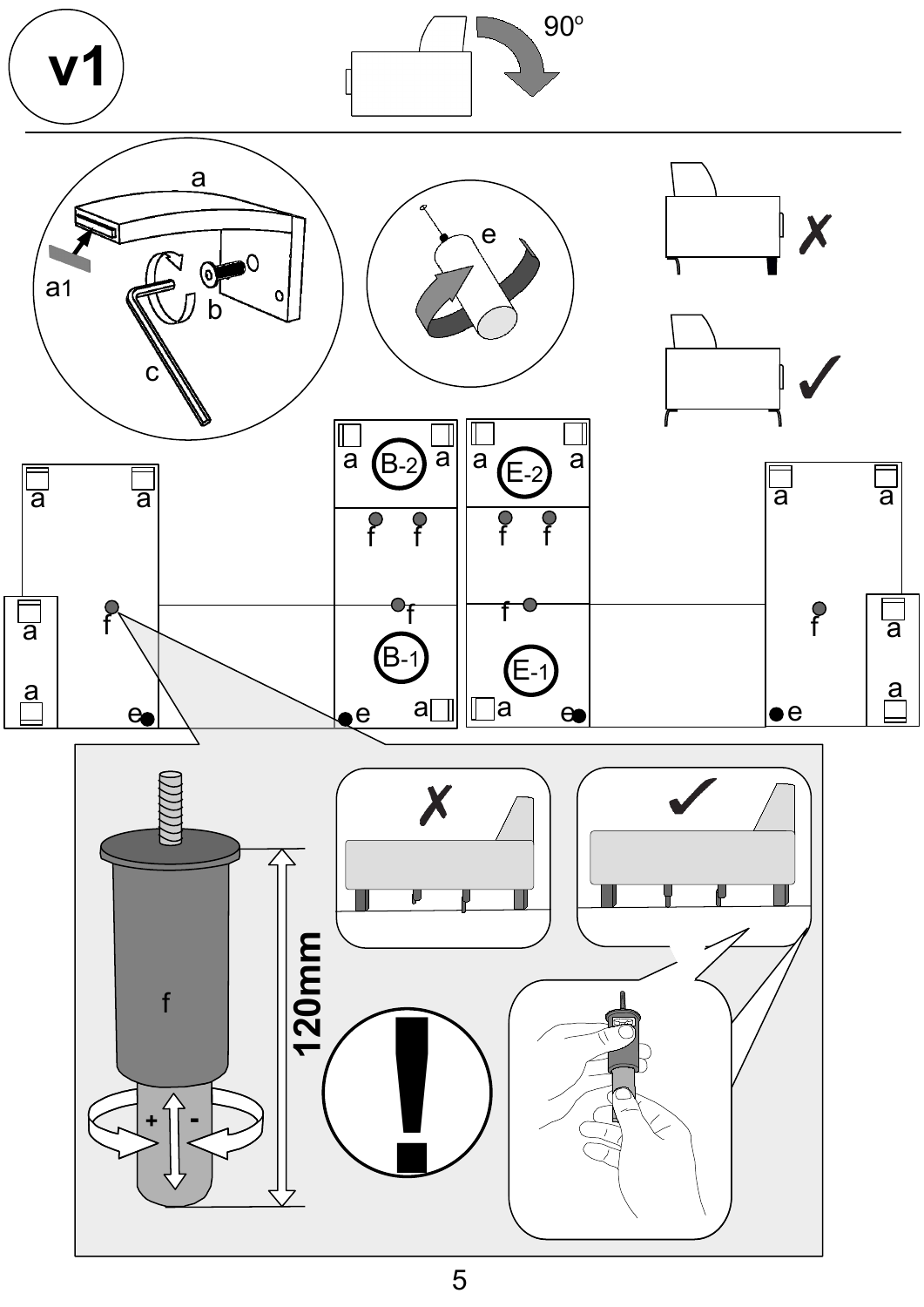0019



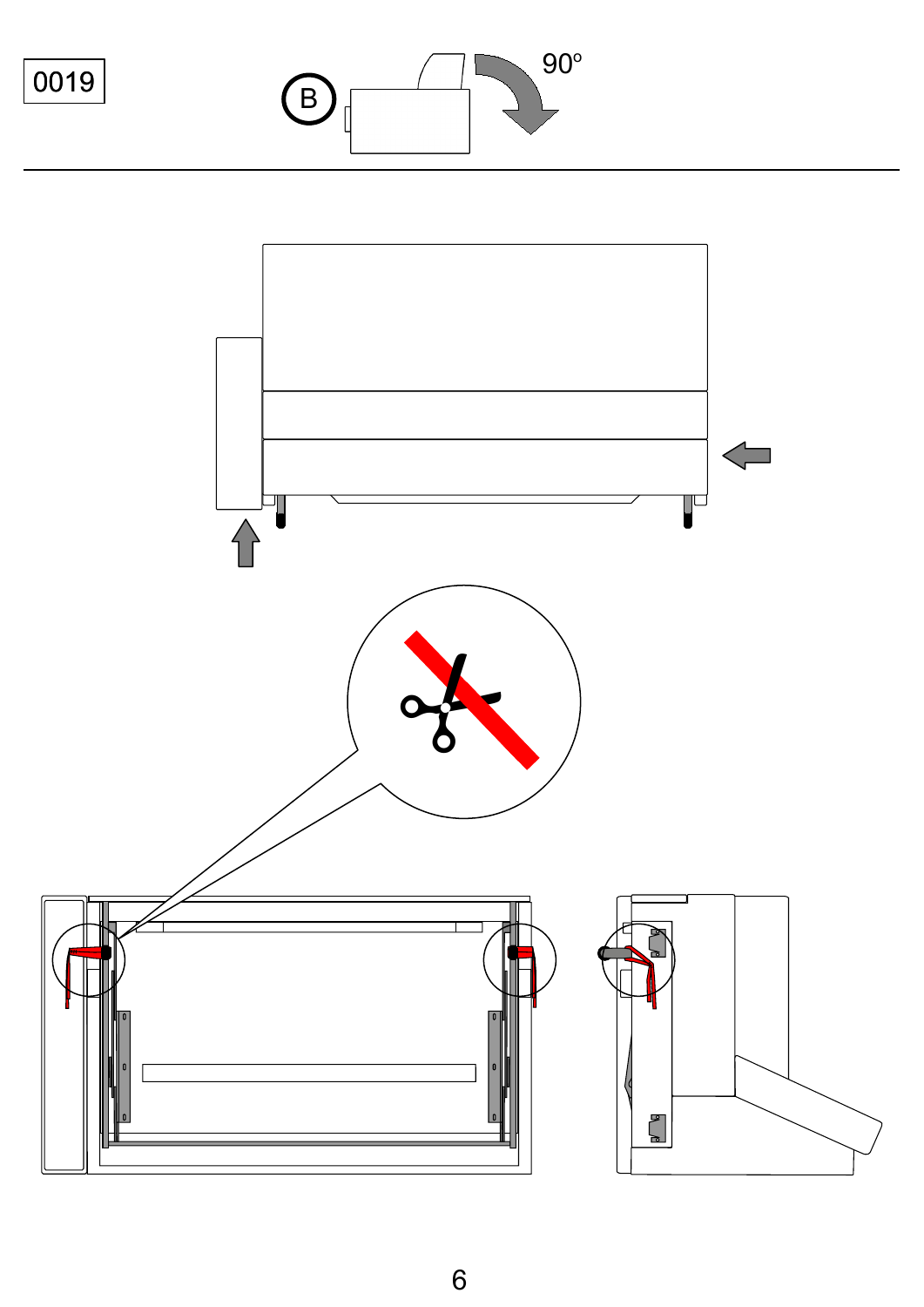



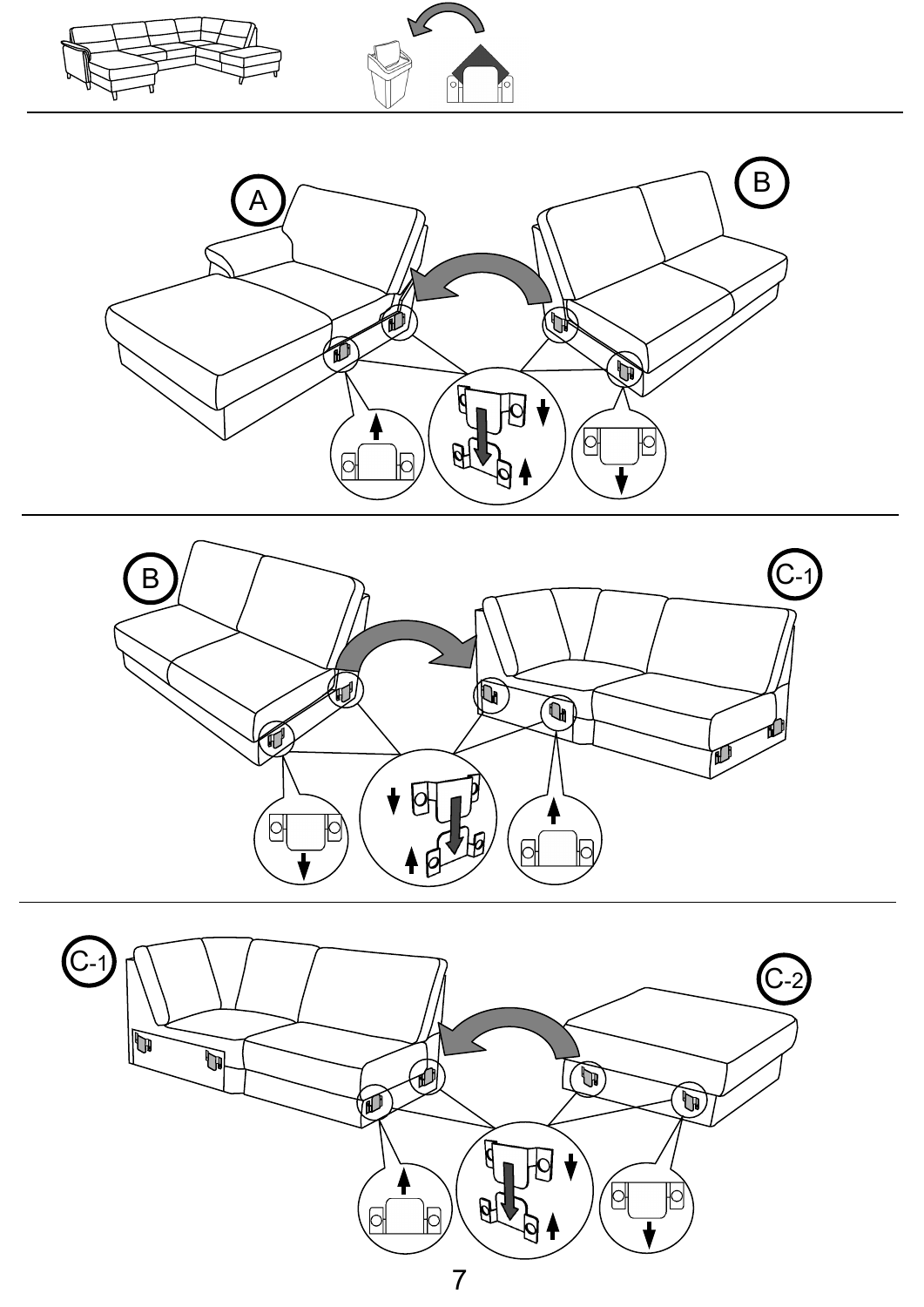



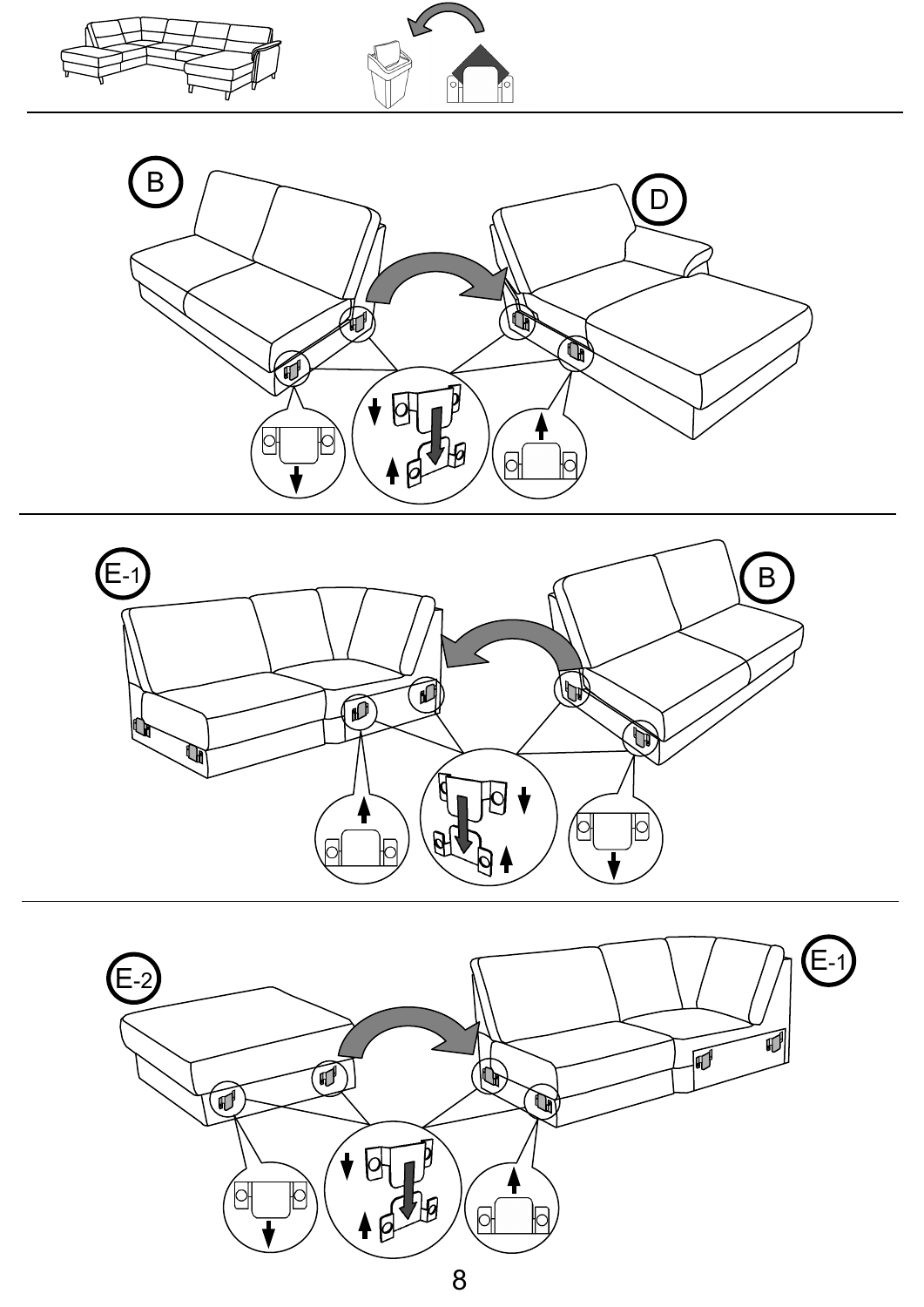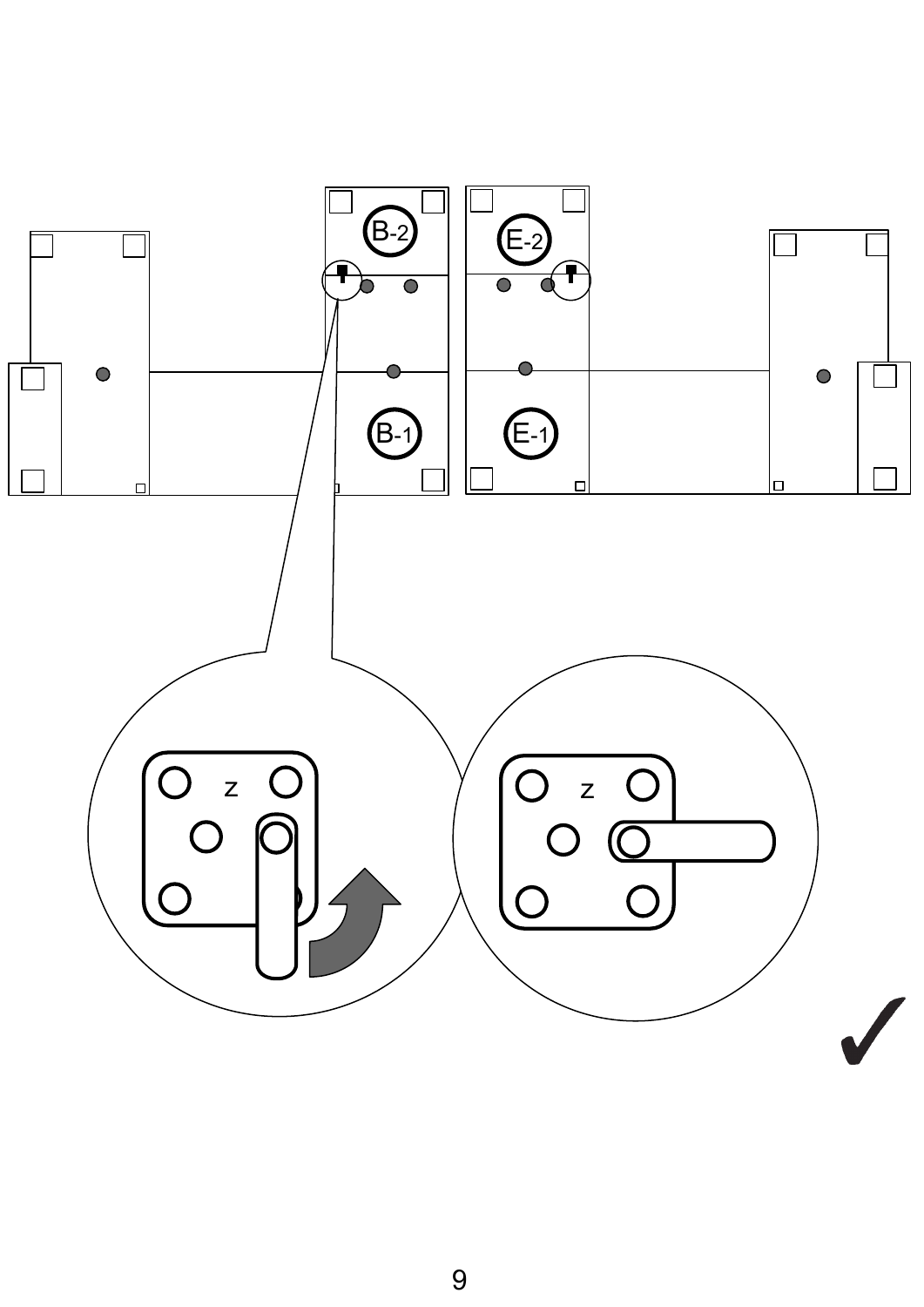